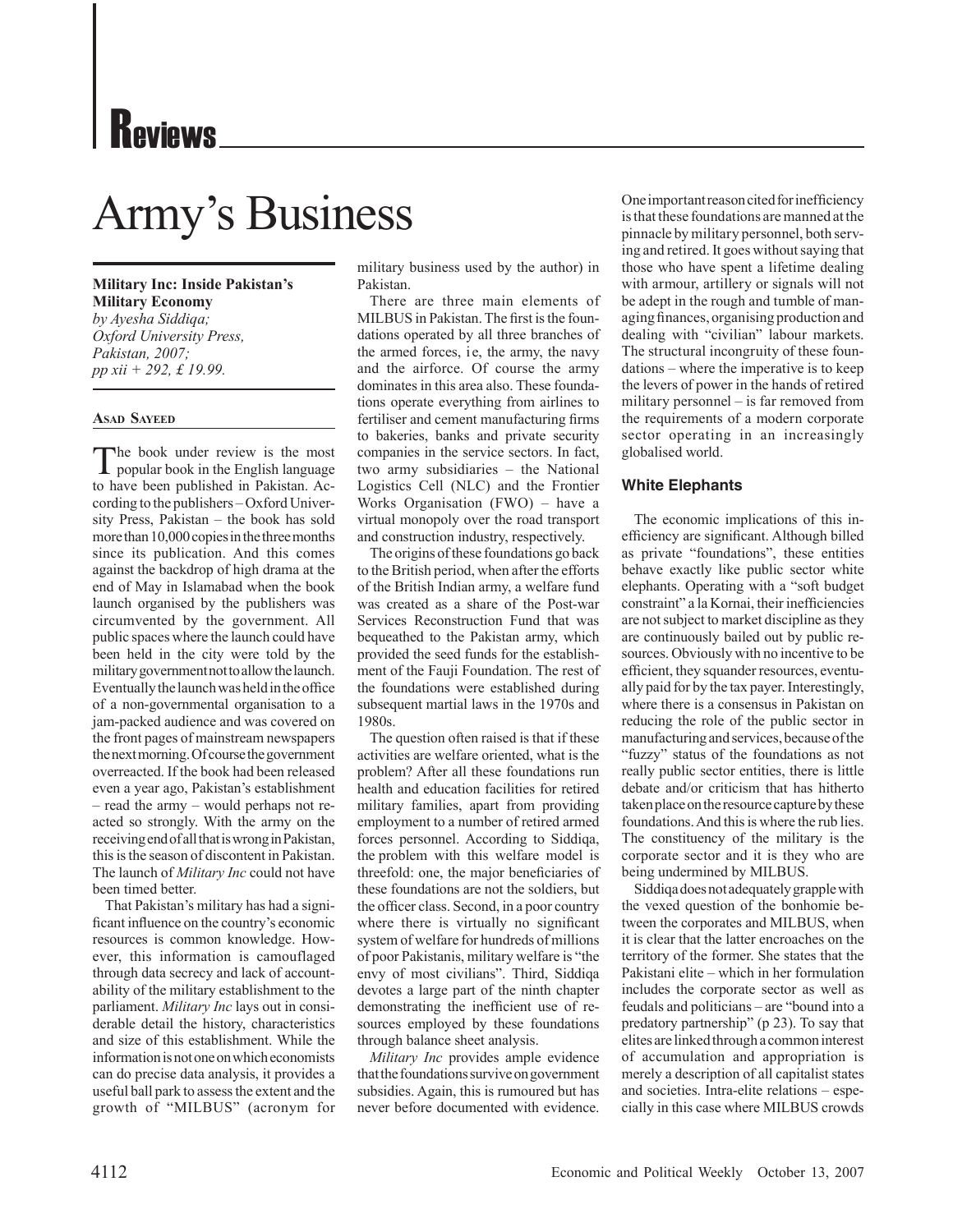out the private sector – remains an impor tant research question to be explored.

The acquisition of agricultural and urban land by the armed forces is more visible. Defence societies have over time become the poshest residential localities in Pakistan's urban landscape. The book informs us of the manner in which urban land is acquired at subsidised rates, developed with public resources and then sold to officers of the armed forces at subsidised rates. The officers in turn can become instant millionaires by selling these plots of land at market rates to hapless civilians. *Military Inc* also con firms the casual observation that this process has increased at a frenetic pace during the Musharraf regime.

Siddiqa also provides useful detail on the allocation of agricultural land to military personnel in Pakistan. Between 1965 and 2003, 1,90,000 acres of agricultural land was given to military officers. Not only is the land given to them on subsidised rates but Siddiqa also shows that for high rank ing officers, cultivation is also subsidised by the armed forces! If one takes the boys in khaki as a group unto themselves, then they turn out to be biggest "feudals" in Pakistan. No wonder, apart from Ayub Khan, none of the subsequent dictators have ever talked about land reforms in Pakistan. And this is in spite of the fact that military governments have been at the forefront of critiquing the "feudals" as central to the messy and "sham" democracy that they overthrow with monotonous regularity.

The development and dominance of MILBUS in Siddiqa's framework is pri marily because of the political power that Pakistan's military acquired early on after Partition. From there on, Siddiqa shows that the relationship has been dialectic in the sense that the military's political power has led to accumulation of eco nomic resources – two chapters demonstrate an interesting correlation between the military's political power and its increasing economic prowess – and this resource capture in turn compels the military to keep its political influence intact.

### **Excessively Structuralist?**

Siddiqa explains the original sin of the military's influence in Pakistan's politics by invoking the "overdeveloped" state formulation of Hamza Alavi. Alavi's argument about the overdeveloped state was arguably in a different context. It was essentially to explain the overarching dominance of the state vis-à-vis civil society in a post-colonial setting and was applicable to all of the erstwhile British India. The issue of military dominance is not applicable to India – the largest entity of British India – and does so perhaps in a different form for Bangladesh. It is not only that the non-elected arms of the state dominate the state structure in Pakistan but that its military arm has over time acquired a virtual monopoly over the state in Pakistan. The overdeveloped state thesis does not per se explain this phenomenon. If Siddiqa had worked with Ayesha Jalal's argument about an institutional imbalance at the time of Partition and Pakistan's pro-US postur ing in the cold war early on, this important explanation would have been more robust. Siddiqa appears to err in the direction of being excessively structuralist in her analysis on this admittedly academic but nevertheless important issue.

The other area where the theoretical part of the book can be contested is when the author conceptualises MILBUS in terms of different typologies of civil-military relations. The important point that Siddiqa makes is that militaries enjoy a privileged position vis-à-vis resource allocations in varying degrees in most countries. How ever, the typology does not seem particu larly useful in explaining major "praeto rian" states such as Turkey, China and Indonesia. In the case of Pakistan at least, it is clear that historical and structural reasons that explain the military's domina tion as well as its location within the pol ity are much different from say China and Turkey. Both the Turkish and Chinese armies are liberation armies and thus enjoy a far greater legitimacy than their Pakistani counterpart, which in turn is the remnant of the British Indian army. Moreover, the legitimacy of the Pakistan army is further compromised as it is not even a national army, drawing roughly two-thirds of its personnel from the Punjab to the exclusion of other federating units in Pakistan. As such, the location of the Pakistani army, viz, the larger civil society is structurally different and perhaps unique compared to these other entities.

So given this overwhelming dominance of the military, is there anyway that Pakistan can move towards becoming a "normal" democratic third world country? According to Siddiqa, the route to sustainable demo cracy in Pakistan is "maybe a strong do mestic movement backed by external

### MANOHAR **NEW ARRIVALS**

### CHINA PRIOSTAN STRATHEIC **COOPERATION Indian Perspectives** Search Singh (ed)

B1-7304-781-B, 2007, 405p, Rs. 895

### **NEPALIS INSUE AND CUTSUE NEFAL**

Social Dynamics in Northern South Asia Vol. I Hieshi Ishii, David N. Gelher and Kaisus Nava (ed) 81-7304-600-9, 2007, 543p. Rs. 1085

#### POLITICAL AND SOCIAL **TRANSFORMATIONS IN NEWTH NUVAND NEFAL**

Social Dynamics in Northern South Asia Vol. I Hieshi Ishii, David N. Geliner and Kaisus Nava (ed) 81-7304-729-4, 2007, 520p. Rs. 1095

**CHESIS OF STATE AND NATION** Scuile Asian States Hebreau Nation-Building and Fragmentation John P. Neelsen and Clask Malik (ed). B1-7304-731-8, 2007, 432p. Rs. 995

LIVINGS WITH SECULARISM The Desliny of India's Muslims Mushind Hasan (ed) 81-7304-706-5, 2007, 300p. F.S. 750

THE MENCT OF ARMED CONFI KETS ON WOMAN IN SCHITH ASA. Ara Darshan Shresha

and Rita Thapa (eds) B1-7304-724-3, 2007, 228p. Rs. 575

STUATING ENVIRONMENTAL **HISTORY** Ranjan Chalmabarli (ed) 81-7304-883-2, 2007, 395p, Rs. 985

**MINN JUDICIARY AND POLITICS** The Changing Landscape **B.D. Duz. N.P. Singh** and Retire Sacres (ed) B1-7304-723-5, 2007, 489p. Rs. 1195

### for our complete colologue placer with to us at:

MANOHAR PUBLISHERS & DISTRIBUTORS 4753/23, Ansari Road, Daryaganj, New Delhi-2<br>Phones: 2328 4848, 2328 9100, 2327 5162 Fax: (011) 2326 5162 email: sales@mancharbooksl.com Website: www.manoharbooks.com